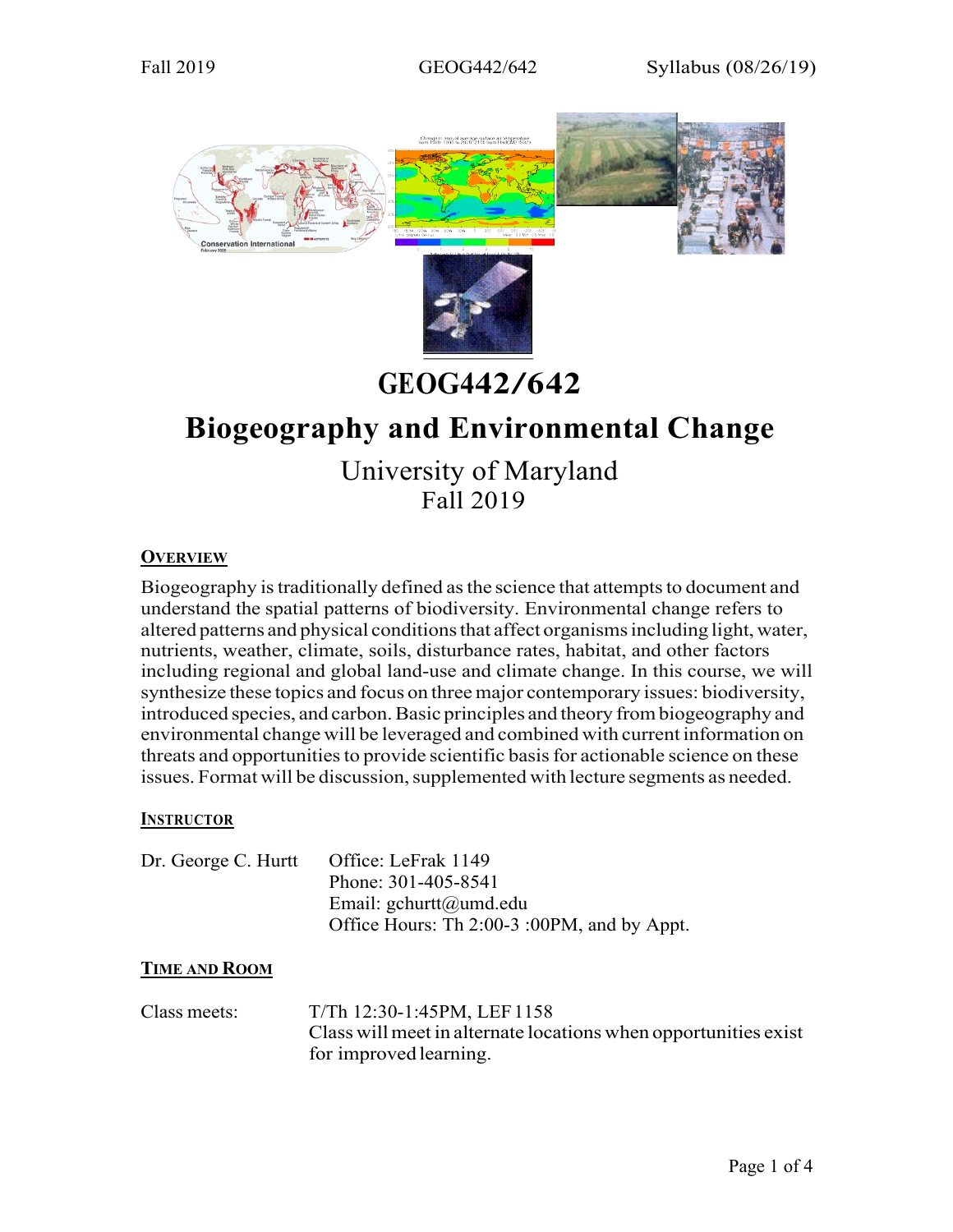## **PREREQUISITES**

- GEOG201, GEOG211,GEOG301
- Or permission of BSOS-Geography Department

## **LEARNING OBJECTIVES**

- 1. Understand key concepts, approaches, and techniquesin biogeography and environmental change.(knowledge)
- 2. Apply knowledge of biogeography and environmental change to contemporary issues. (application)
- 3. Identify, read, discuss, and synthesize relevant papers from the scientific literature and current events literature. (synthesis)
- 4. Characterize and evaluate issues,what is known, howwell its known, and what issues remain for effective decision making. (evaluation)
- 5. Develop question driven project/paper and the effective communication of scientific information.(skills)

## **READINGS**

- Scientific literature and articles on current events will be compiled and will be made available in class and/or via the UMD Electronic Learning Management SystemELMS.
- Supplemental:
	- o Biogeography  $4<sup>th</sup>$  Edition, M.V. Lomolino et al. editors, Sinauer.
	- o Foundations of Biogeography, M.V. Lomolino et al. editors, Chicago.

## **SCHEDULE**

- 1. Courseintroduction(Whatisbiogeography?Whatisenvironmentalchange? How are these topics related? Why should we care?)
- 2. Biologicaldiversity(Howisbiodiversitydistributed?Howisitchanging? How does biological diversity influence environmental conditions and respond to environmentalchange?)
- 3. Biologicalinvasions(Whatarethecharacteristicsofinvasivespecies?What are the consequences of invasions on ecosystems and ecosystem services? How do invasive species respond to environmental change?)
- 4. Carbon geography (Where are the sources, sinks, and stocks of carbon? What is the role of biodiversity for carbon? What are the opportunities and threats to carbon storage in the future?)
- 5. Synthesis(Howarebiological diversity,biologicalinvasions, andcarbon geography related and linked to environmental change? What are the joint threats and opportunities? How and how well are these issues understood, and what limits future decision making?)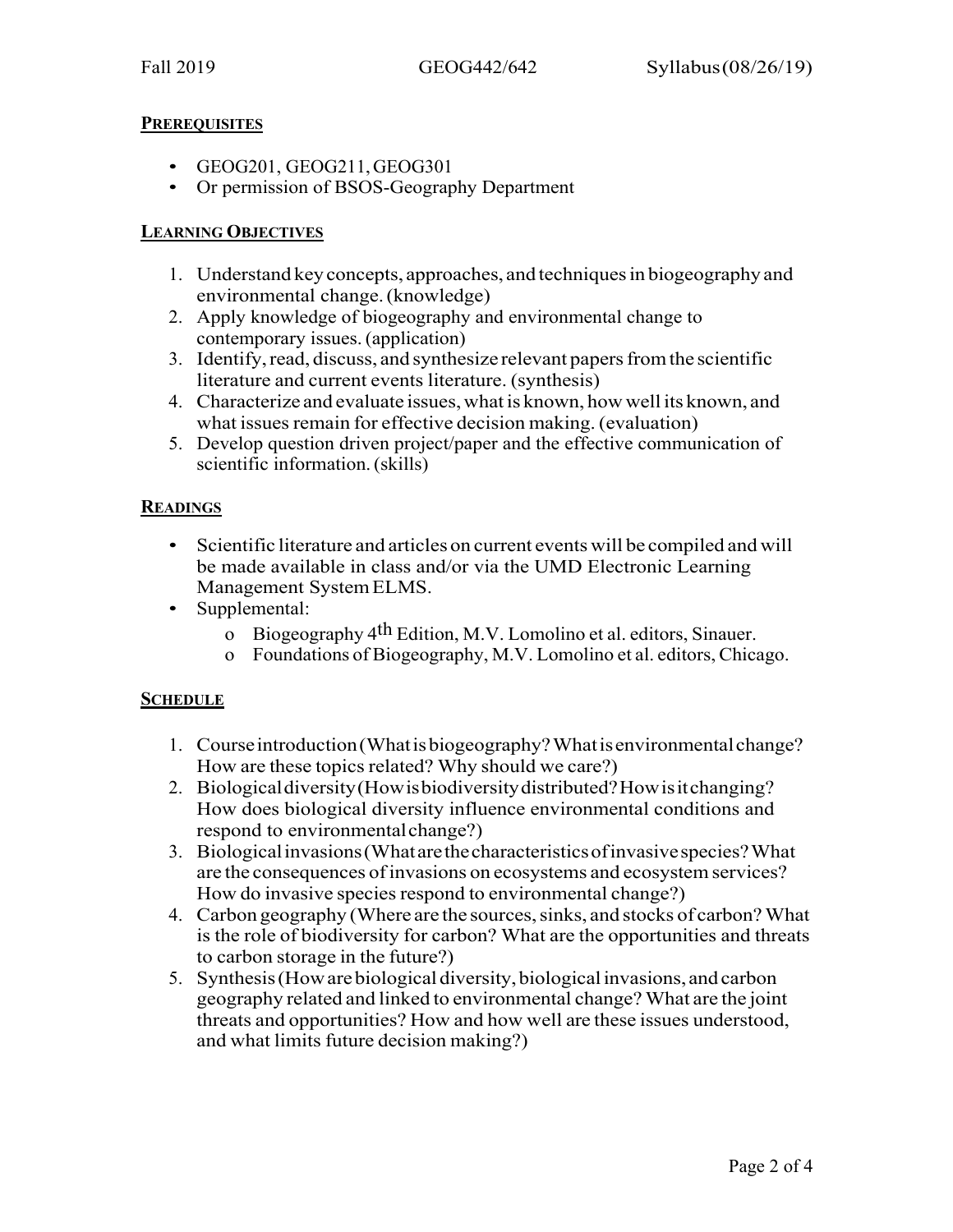## **GRADING**

| Your course grade will be determined as follows. |         |
|--------------------------------------------------|---------|
| Participation:                                   | 20%     |
| Research Project:                                | 30%     |
| Exam $1:$                                        | 25%     |
| Exam $2:$                                        | 25%     |
|                                                  |         |
| Total·                                           | $100\%$ |

#### **PARTICIPATION**

There is a shared responsibility for meeting the learning objectives of this course. Active participation by all participantsis essential. Participation will be graded by attendance and active contribution to all discussions, assignments, class preparation leadership, and other activities. All participants will be expected to lead/co-lead for one or more class discussions during the semester.

#### **RESEARCH PROJECTS**

Students and/or student teams will identify and conduct a research project that addresses oneormoreimportanttopicsofbiogeographyandenvironmentalchange.Projectswillbe presentedintheformoforal,PowerPoint,andposterpresentationsfollowingAGUmeeting guidelines.Awrittenreportoneachprojectisalsorequired.Additionaldetailsfortheproject will be given in class.

## **EXAMS**

Two exams will be given. Exam 1 will be scheduled by the instructor as a mid-term assessment. Exam 2 will be scheduled by the Registrar during final exams. Additional information on exams will be given in class.

#### **GRADUATE STUDENTS (GEOG642)**

Graduate students taking GEOG 642 will be expected to produce additional material and efforts in several areas on which they will be graded accordingly. This includes leadership of class discussions, additional essay question(s) on the two exams, and increased expectations for research projects. Writing for research projects will be considered relevant for inclusion in GEOG graduate student portfolios.

## **DISABILITY**

Students with disabilities are encouraged to contact the instructor and register with Accessibility & Disability Service in Shoemaker Building. Arrangements will be made to accommodate students withdisabilities. For more information on these services, please visit https://www.counseling.umd.edu/ads/.